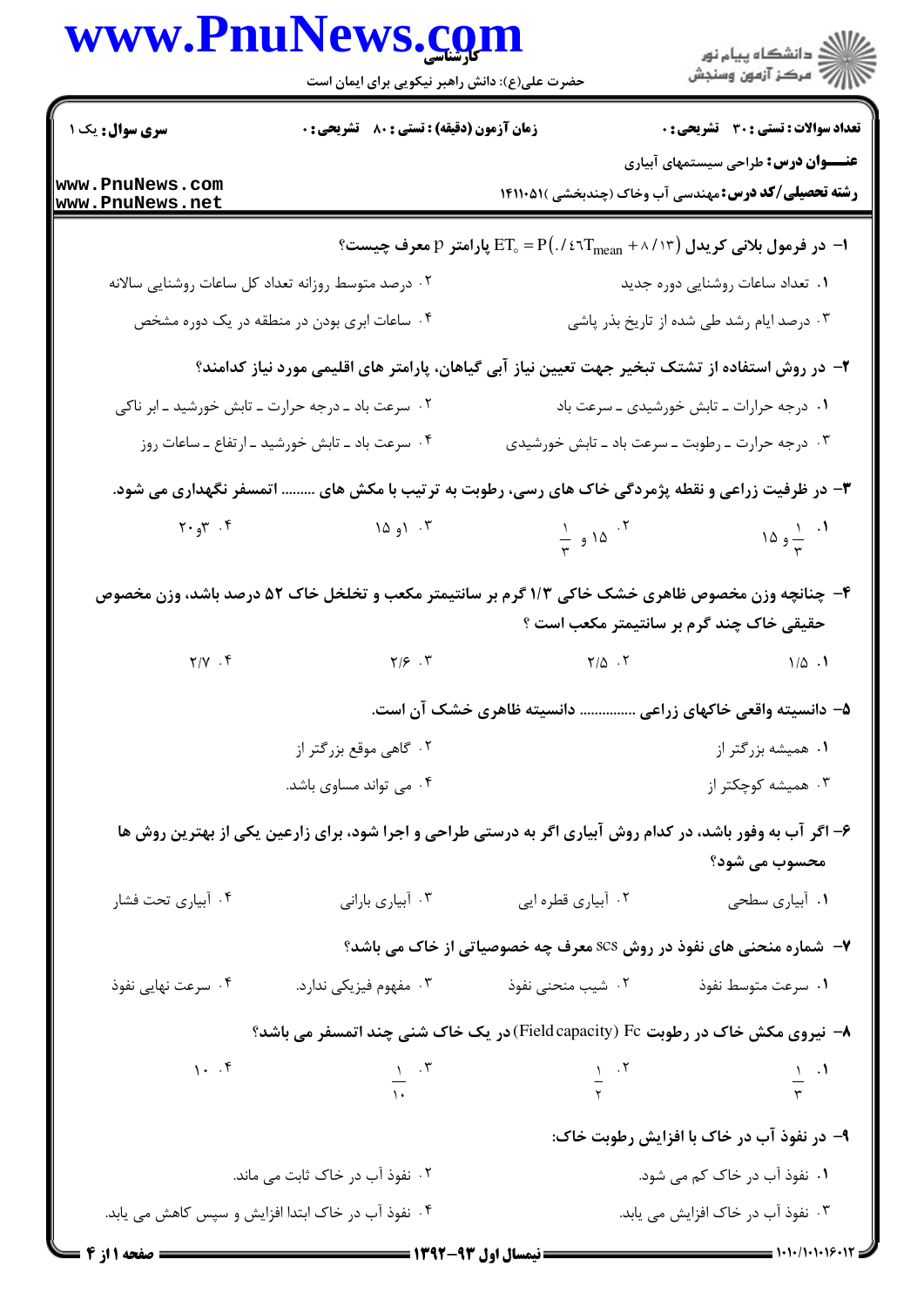| <b>سری سوال : ۱ یک</b>                                                                             | <b>زمان آزمون (دقیقه) : تستی : 80 ٪ تشریحی : 0</b> |                                                                                                                   | <b>تعداد سوالات : تستی : 30 ٪ تشریحی : 0</b>                                                              |  |  |
|----------------------------------------------------------------------------------------------------|----------------------------------------------------|-------------------------------------------------------------------------------------------------------------------|-----------------------------------------------------------------------------------------------------------|--|--|
|                                                                                                    |                                                    |                                                                                                                   |                                                                                                           |  |  |
| www.PnuNews.com<br>www.PnuNews.net                                                                 |                                                    |                                                                                                                   | <b>عنـــوان درس:</b> طراحی سیستمهای آبیاری<br><b>رشته تحصیلی/کد درس:</b> مهندسی آب وخاک (چندبخشی )۵۱۱۰۵۱۱ |  |  |
|                                                                                                    |                                                    | ۱۰− در یک خاک سنگین با نفوذ پذیری خیلی کم چه روشی برای آبیاری مناسب تر است؟                                       |                                                                                                           |  |  |
| ۰۴ نواری                                                                                           | ۰۳ بارانی                                          | ۰۲ شیاری                                                                                                          | ۰۱ کرتی                                                                                                   |  |  |
| 1۱– در تعیین اندازه کرت، طول نوار و شیار؛ کدام عامل علاوه بر مقدار جریان و عمق آب آبیاری موثر است؟ |                                                    |                                                                                                                   |                                                                                                           |  |  |
| ۰۴ نوع خاک                                                                                         | ۰۳ شکل مزرعه                                       | ۰۲ شیب زمین                                                                                                       | ۰۱ شیوه زراعت                                                                                             |  |  |
|                                                                                                    |                                                    | ۱۲– مهمترین پارامتر در طراحی آبیاری سطحی عبارت است از:                                                            |                                                                                                           |  |  |
| ۰۴ نفوذپذیری خاک                                                                                   | ٠٣ شيب متوسط قطعه                                  | ۰۲ سرعتهای فروکشی                                                                                                 | ۰۱ سرعتهای پیشروی                                                                                         |  |  |
|                                                                                                    |                                                    | ۱۳– در طراحی سیستم های آبیاری باید شدت پخش از آبپاش  آب در خاک باشد.                                              |                                                                                                           |  |  |
|                                                                                                    | ۰۲ بیشتر از سرعت نفوذ لحظه ای                      |                                                                                                                   | ۰۱ بیشتر یا مساوی سرعت نفوذ نهایی                                                                         |  |  |
|                                                                                                    | ۰۴ کمتر یا مساوی سرعت نفوذ نهایی                   |                                                                                                                   | ۰۳ باید کمتر تا از سرعت نفوذ متوسط                                                                        |  |  |
|                                                                                                    |                                                    | ۱۴- نمودار فراست و شوالن برای محاسبه کدامیک از پارامترهای زیر به کار می رود؟                                      |                                                                                                           |  |  |
|                                                                                                    | ۰۲ تلفات ناشی از نفوذ عمقی                         |                                                                                                                   | ۰۱ تلفات تبخير و بادبردگي                                                                                 |  |  |
|                                                                                                    | ۰۴ تلفات ناخالص آبپاش                              |                                                                                                                   | ۰۳ تلفات ناشی از رواناب                                                                                   |  |  |
|                                                                                                    |                                                    | ۱۵- چنانچه فشار آب در یک آبپاش بارانی مناسب باشد، الگوی پخش آب در روی زمین به چه صورتی می باشد؟                   |                                                                                                           |  |  |
| ۰۴ ذوزنقه ای                                                                                       | ۰۳ حلقوی                                           | ۰۲ زنگوله ای                                                                                                      | ۰۱ مثلثی                                                                                                  |  |  |
|                                                                                                    |                                                    | ۱۶- به طور معمول تا چه دبی جریانی، میزان آب آبیاری کافی را برای شیارهایی که بیش از اندازه طویل نمی باشند ایجاد می | كند؟                                                                                                      |  |  |
| ۰۴ ۱۰ لیتر بر ثانیه                                                                                | ۰۳ ه ليتر بر ثانيه                                 | ٠٢ ٢/٥ ليتر بر ثانيه                                                                                              | ۰۱ ۰/۵ ليتر بر ثانيه                                                                                      |  |  |
|                                                                                                    |                                                    | ۱۷– شدت پخش آب در آبپاش تحت تاثیر چه پارامتری است؟                                                                |                                                                                                           |  |  |
|                                                                                                    | ۰۲ فشار بهره برداری                                |                                                                                                                   | ٠١. جت أب خروجي از نازل                                                                                   |  |  |
|                                                                                                    | ۰۴ همه موارد                                       |                                                                                                                   | ۰۳ فاصله بین آبپاشها                                                                                      |  |  |
|                                                                                                    |                                                    | ۱۸– کدام آرایش آبپاش ها در سیستم های آبیاری بارانی متحرک بیشترین کاربرد را دارد؟                                  |                                                                                                           |  |  |
| ۰۴ دایره                                                                                           | ۰۳ مثلثی                                           | ۰۲ مستطيل                                                                                                         | ۰۱ مربع                                                                                                   |  |  |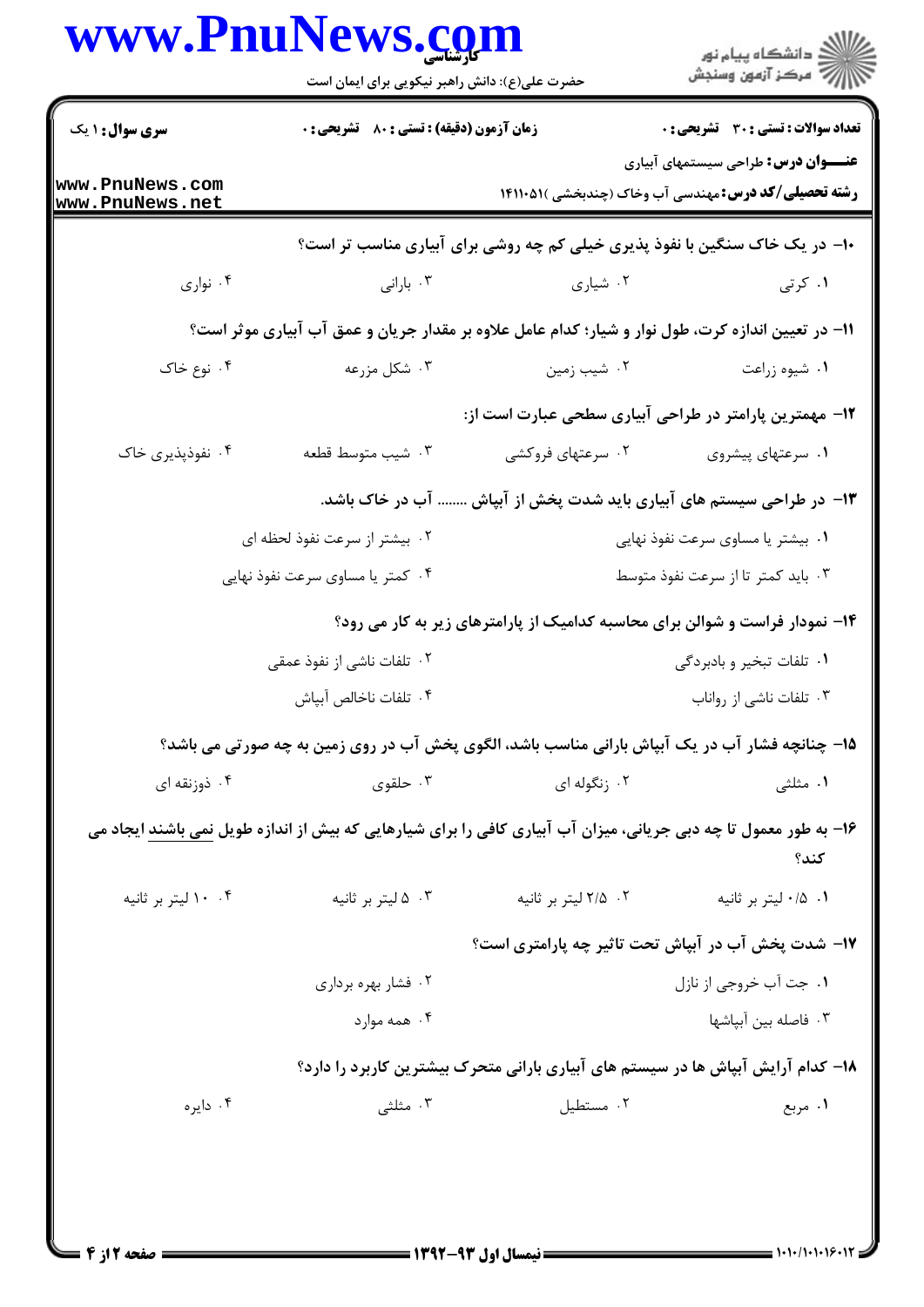|                                                                                                   | www.PnuNews.com                                                                                                      |                                                                             | )<br>است دانشگاه پيام نور<br>است درکز آزمون وسنڊش                                                         |  |  |
|---------------------------------------------------------------------------------------------------|----------------------------------------------------------------------------------------------------------------------|-----------------------------------------------------------------------------|-----------------------------------------------------------------------------------------------------------|--|--|
|                                                                                                   | حضرت علی(ع): دانش راهبر نیکویی برای ایمان است                                                                        |                                                                             |                                                                                                           |  |  |
| <b>سری سوال : ۱ یک</b>                                                                            | زمان آزمون (دقیقه) : تستی : 80 ٪ تشریحی : 0                                                                          |                                                                             | <b>تعداد سوالات : تستی : 30 ٪ تشریحی : 0</b>                                                              |  |  |
| www.PnuNews.com<br>www.PnuNews.net                                                                |                                                                                                                      |                                                                             | <b>عنـــوان درس:</b> طراحی سیستمهای آبیاری<br><b>رشته تحصیلی/کد درس:</b> مهندسی آب وخاک (چندبخشی )۵۱۱۰۵۱۱ |  |  |
|                                                                                                   |                                                                                                                      | ۱۹- محدوده تغییرات مجاز فشار در سیستم آبیاری بارانی چقدر می باشد؟           |                                                                                                           |  |  |
|                                                                                                   | ۲۰۲ درصد فشار کارکرد آبپاشها                                                                                         |                                                                             | ۰۱ درصد فشار کارکرد آبپاشها                                                                               |  |  |
|                                                                                                   | ۴۰ ۴۰ درصد فشار کارکرد آبپاشها                                                                                       |                                                                             | ۰۳ ۲۰ درصد فشار کارکرد آبپاشها                                                                            |  |  |
| ۲۰- کدام فیلتر می تواند عامل بسیار موثری در جدا کردن مواد سبک معلق مانند مواد آلی و جلبک ها باشد؟ |                                                                                                                      |                                                                             |                                                                                                           |  |  |
| ۰۴ فیلتر توری                                                                                     | ۰۳ فیلتر دیسکی                                                                                                       | ۰۲ هیدروسیکلون                                                              | ۰۱ فیلتر شنی                                                                                              |  |  |
|                                                                                                   | <b>۲۱</b> - در خاک های شنی آب بایستی چند درصد طول نوار را پوشش دهد تا جریان آب ورودی به نوار  قطع گردد؟              |                                                                             |                                                                                                           |  |  |
| ۰۰ ۱۰ درصد                                                                                        | ۰۳ تا ۸۰ درصد                                                                                                        | ۰۲ - ۴۴ درصد                                                                | ۰۱ ۱۰۰ درصد                                                                                               |  |  |
|                                                                                                   |                                                                                                                      | ۲۲- برای آبیاری تکمیلی دیم زارها کدام روش آبیاری مورد استفاده قرار می گیرد؟ |                                                                                                           |  |  |
| ۰۴ سنتز پیوست                                                                                     | ۰۳ آبفشان قرقره ایی                                                                                                  | ۰۲ آبفشان غلتان                                                             | ٠١ أبياري باراني پيكاني                                                                                   |  |  |
|                                                                                                   | <b>۲۳</b> - اگر رطوبت وزنی خاک مزرعه ذرت در حالت fc و pwp به ترتیب ۲۶ و ۱۱ درصد باشد و در هر آبیاری به طور متوسط ۱۲  |                                                                             |                                                                                                           |  |  |
|                                                                                                   | سانتیمتر آب نفوذ نماید، در صورتی که جرم مخصوص ظاهری خاک مزرعه چسم ۱/ ۳ $\frac{\rm{gr}}{c\rm{m}^{\rm{m}}}$            |                                                                             |                                                                                                           |  |  |
|                                                                                                   |                                                                                                                      | عمق ریشه گیاه ۶۵ سانتیمتر باشد، راندمان کاربرد چقدر خواهد بود ؟             |                                                                                                           |  |  |
| ۰.۴ ورصد                                                                                          | ۰۳ درصد                                                                                                              | ۰۲ ۵۰/۷ درصد                                                                | ۰۱ ۳۹ درصد                                                                                                |  |  |
|                                                                                                   | ۲۴- در یک سیستم آبیاری بارانی از نوع کلاسیک فاصله آبپاش ها روی لوله جانبی ۱۲ متر و فاصله دو لوله جانبی متوالی ۱۸ متر |                                                                             |                                                                                                           |  |  |
|                                                                                                   | است. در صورتی که شدت خالص پخش آب ۱۰ میلی متر در ساعت و تلفات ناشی از تبخیر و باد ۱۰ درصد باشد، دبی آبپاش             |                                                                             | چند ليتر در ثانيه است؟                                                                                    |  |  |
|                                                                                                   | $Y/F$ $F$ $\cdot$ $/5V$ $\cdot$ $T$                                                                                  | $-10F$ .                                                                    | $\cdot$ /f $\cdot$ )                                                                                      |  |  |
|                                                                                                   |                                                                                                                      |                                                                             | <b>۲۵</b> - در شبکه آبیاری قطره ای نقش سیکلون چیست؟                                                       |  |  |
| ۰۴ صافی                                                                                           | ۰۳ مخزن کود و یا سم                                                                                                  | ۰۲ سختی گیر                                                                 | ۰۱ تنظیم فشار آب                                                                                          |  |  |
|                                                                                                   | ۲۶– آبدهی آبپاش در فشار ۳۵ متر، ۲/۱ متر مکعب در ساعت است. اگر بخواهیم آبدهی آن را به ۱/۸ متر مکعب در ساعت            |                                                                             | کاهش دهیم، فشار چند متر باید باشد؟                                                                        |  |  |
| $\Upsilon \uparrow \Upsilon$                                                                      |                                                                                                                      |                                                                             | $Y\Delta/Y$ .                                                                                             |  |  |
|                                                                                                   |                                                                                                                      | ۲۷- خطر سدیک بودن آب آبیاری بر اساس چه پارامتری تعیین می شود؟               |                                                                                                           |  |  |
| $PPm$ . ۴                                                                                         | $SAR \cdot r$                                                                                                        | TDS .٢                                                                      | $E_{\rm C}$ .                                                                                             |  |  |
|                                                                                                   |                                                                                                                      |                                                                             |                                                                                                           |  |  |

 $=$  1+1+/1+1+1&+11